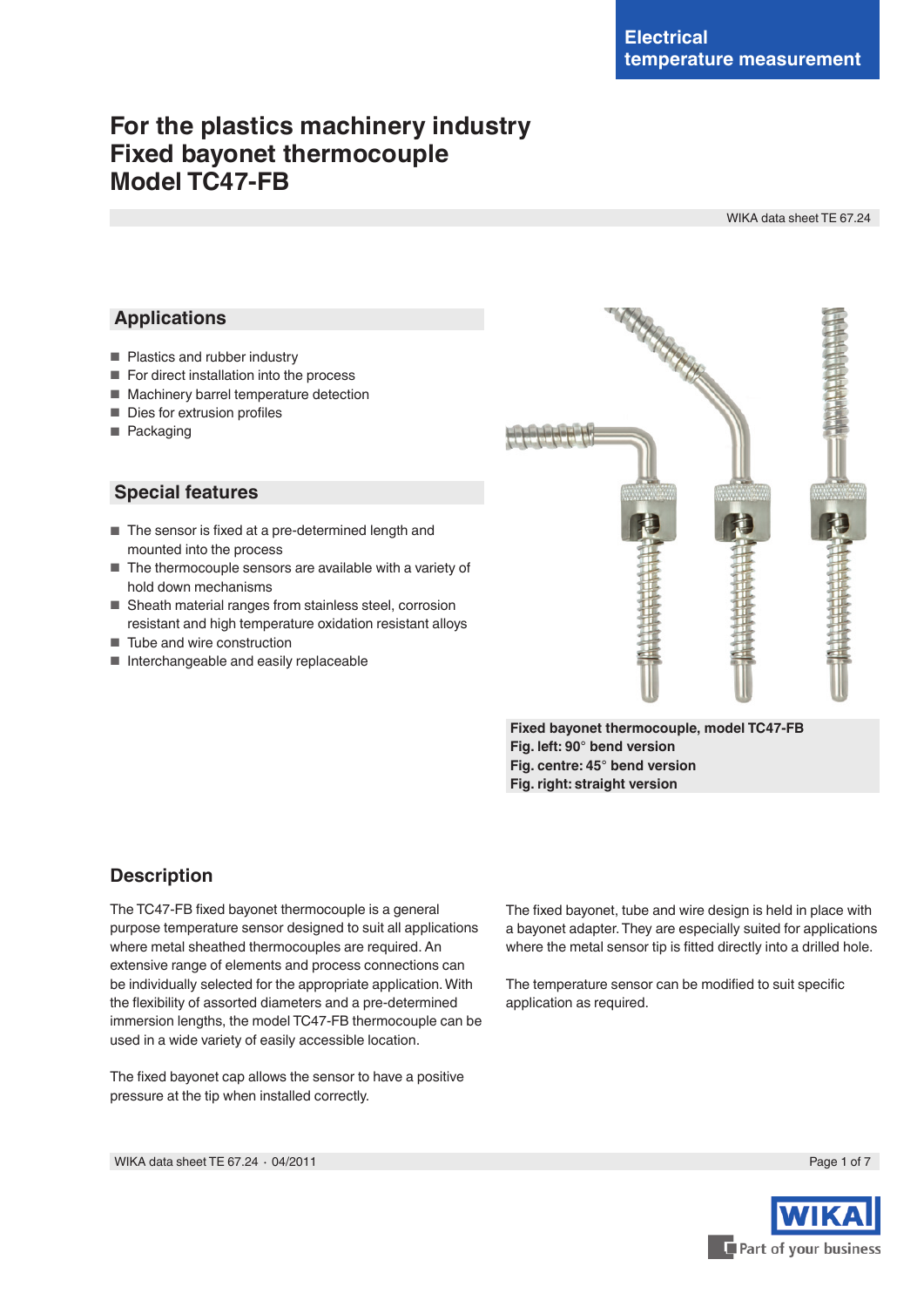## **Sensor**

#### **Sensor type**

- Type J (Fe-CuNi)
- Type L (Fe-CuNi)
- Type K (NiCr-Ni)
- Type T (CuNi)
- Others on request

#### **Number of sensors**

- 2-wire single circuit
- $\blacksquare$  4-wire dual circuit

#### **Classification tolerance**

- European Class 1 and 2 per DIN EN 60584-2 DIN 43714 and DIN 43713: 1991 International (IEC) DIN 43722: 1994 JISC 1610: 1981 NFC 4232 BS 1843
- North American Class 1 and 2 ISA standard and special per ANSI MC 96.1 - 1982

#### **Measuring point**

- Isolated (ungrounded)
- Non isolated (grounded)

#### **Tube and wire construction**

The sheath section of the sensor is a tube and wire design.This consists of a stainless steel outer sheath with thermocouple wire drawn through it and secured into place. Due to the construction design and styles, these sensors can be applied in areas that are not difficult to access.

## **Options**

- Lengths and diameters are customer specified
- Calibration classifications are customer specified
- Tag identification (customer specific identification number)
- Selectable accuracy tolerance
- Mounting options customer specified

## **Sensor tip designs**

In the standard version a sensor in incorporated which is appropriate for the selected measuring range. Model TC47-FB can be constructed in two different ways:

**ungrounded measuring point (hot junction) isolated**

## **grounded measuring point (hot**





## **Basic values and limiting errors**

A cold junction temperature of 0 °C is taken as the basis for the definition of the thermocouple's sensor limiting error.

| Temperature       | Limiting error DIN EN 60584 |               |  |  |
|-------------------|-----------------------------|---------------|--|--|
| (TS 90)           | Type J                      | <b>Type K</b> |  |  |
| $^\circ \text{C}$ | $\mathbf{C}$                | $^{\circ}$ C  |  |  |
| 0                 | ± 2.5                       | ± 2.5         |  |  |
| 200               | ± 2.5                       | ± 2.5         |  |  |
| 400               | ± 3.0                       | ± 3.0         |  |  |
| 600               | ± 4.5                       | ± 4.5         |  |  |
| 800               | not defined                 | ± 6.0         |  |  |

#### **Types J, L DIN EN 60584, ANSI MC 96.1**

| <b>Class</b> | Temperature range | <b>Limiting error</b>                   |
|--------------|-------------------|-----------------------------------------|
|              | $-40$ $+375$ °C   | $\pm$ 1.5 °C                            |
|              | $+375$ $+750$ °C  | $\pm 0.0040 \cdot  t ^{1}$              |
|              | $-40$ $+333$ °C   | $\pm 2.5$ °C                            |
|              | $+333$ $+750$ °C  | $\pm$ 0.0075 $\cdot$   t  <sup>1)</sup> |

#### **Type K DIN EN 60584, ANSI MC 96.1**

| <b>Class</b> | Temperature range | <b>Limiting error</b>                   |
|--------------|-------------------|-----------------------------------------|
|              | $-40$ $+375$ °C   | $\pm$ 1.5 °C                            |
|              | $+375$ $+750$ °C  | $\pm$ 0.0040 $\cdot$   t  <sup>1)</sup> |
|              | $-40$ $+333$ °C   | $\pm 2.5$ °C                            |
|              | $+333$ $+750$ °C  | $\pm$ 0.0075 $\cdot$   t  <sup>1)</sup> |

#### **Type T DIN EN 60584, ANSI MC 96.1**

| <b>Class</b> | Temperature range | <b>Limiting error</b>                   |
|--------------|-------------------|-----------------------------------------|
|              | $-40$ $+125$ °C   | $\pm$ 0.5 °C                            |
|              | $+125$ $+350$ °C  | $\pm 0.0040 \cdot  t ^{1}$              |
|              | $-40$ +133 °C     | $\pm$ 1.0 °C                            |
|              | $+133$ $+350$ °C  | $\pm$ 0.0075 $\cdot$   t  <sup>1)</sup> |

1) It I is the value of the temperature in °C without consideration of the sign.

## **Sheath material**

- Stainless steel
	- up to 1200 °C
	- good corrosion resistance with aggressive media
- $\blacksquare$  Ni-allov 2.4816 (Inconel 600) - standard material for applications which require specific
	- corrosion resistance properties, exposure to high temperatures and resistant to induced stress
- Others on request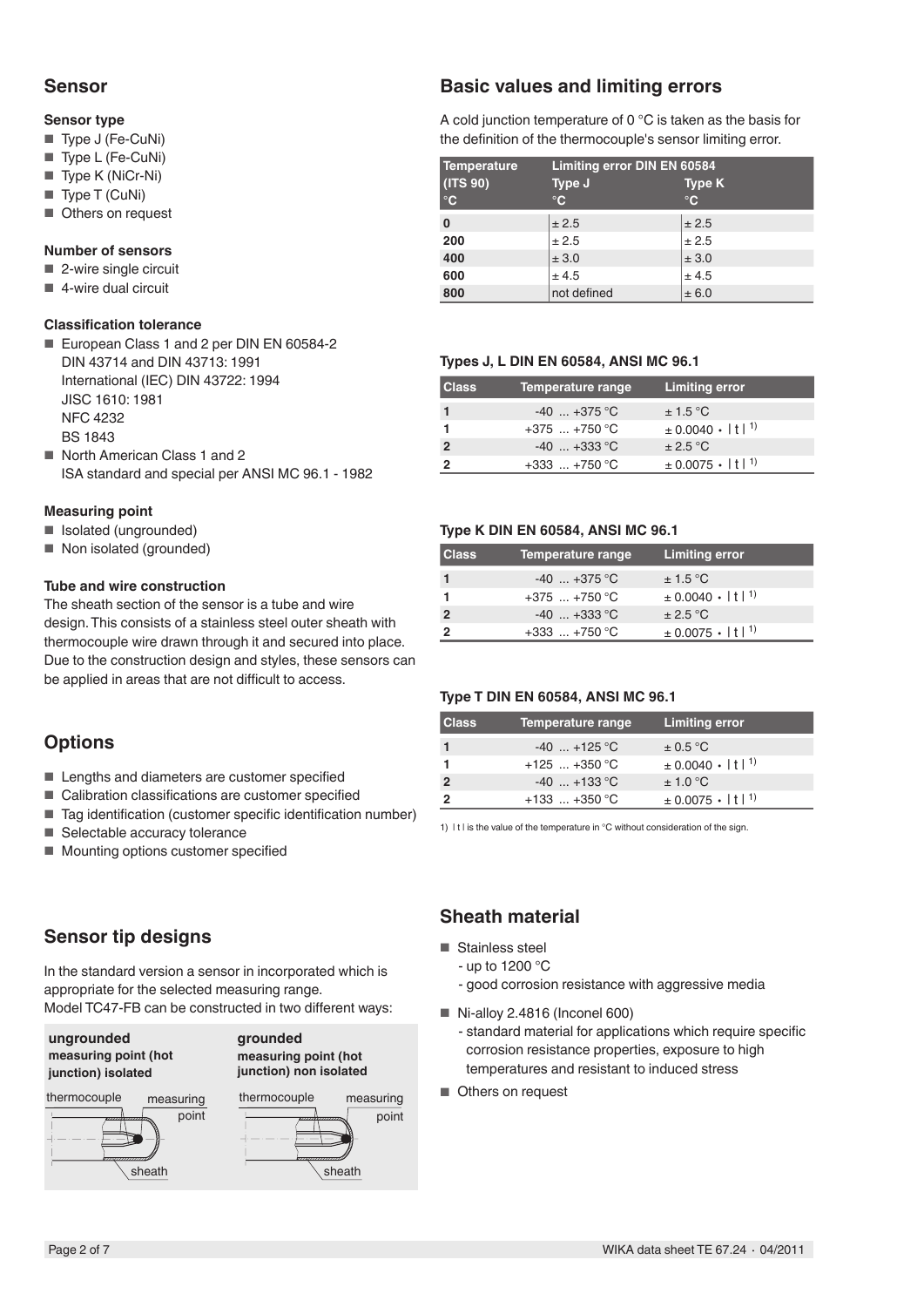## **Lead wire**

A variety of insulating materials are available to adapt to different prevailing process conditions.

The lead wire termination end can be supplied ready for connection or fitted with a plug as an option.

- Thermocouple, fit to process connection
- Lead extension cross section: min.  $0.22$  mm<sup>2</sup> (24 awg)
- Insulation material: fibreglass, Kapton, PTFE or PVC
- Other options available

## **Operating temperatures**

The following temperatures limits apply to the conventional connecting lead wire.

- Fibreglass  $-50$  ...  $+482$  °C
- $\blacksquare$  Kapton  $-25$  ... +260 °C
- PTFE -50 ... +260 °C
- $\blacksquare$  PVC  $\blacksquare$  -20  $\ldots$  +105 °C

#### **Kapton / Kapton**

500 °F (260 °C) Polyimide tape insulation for improved electrical properties and high temperature applications.

500 °F (260 °C) Polyimide tape jacket for excellent abrasion and cut through properties and very high resistance to moisture and chemicals.

#### **PVC / PVC**

221 °F (105 °C) PVC insulation for economy, durability and mechanical strength

221 °F (105 °C) PVC jacket for economy, durability and mechanical strength. It is also tough and resistant to flame, abrasion and moisture.

## **Fibreglass / Fibreglass**

900 °F (482 °C) Wrapped fibreglass insulation for improved moisture and abrasion resistance at high temperatures.

900 °F (482 °C) Braided fibreglass for additional flexibility and abrasion resistance at high temperatures.

#### **PTFE / PTFE**



500 °F (260 °C) PFA jacket for chemical inertness to solvents, acids and oils.

## **Process connections**

The thermocouple is fitted with a bayonet cap that is customer specific.These various caps are individually specified.

#### **Lead wire coverings**

#### ■ **Stainless steel overbraid (no tracer)**

Stainless steel overbraid is by far the most common of the overbraids and is available on almost all thermocouples and extension duplex wire constructions.While highly resistant to corrosion, stainless steel is able to maintain a continuous operating temperature of 1400 °F (760 °C).

#### ■ **Stainless steel overbraid (with tracer)**

Resembles stainless steel with a colour coded fibre tracer identifying the calibration type with minimum braid coverage of 85 %.

#### ■ **Tinned copper overbraid**

Although similar in some characteristics to stainless steel, is a more economical alternative.This product offers an improved feature of shielding against static noise (if it is properly insulated and grounded) with a continuous operating temperature of 400 °F (204 °C).



■ **Interlocking flexible stainless steel armour** Is a half oval armour applied in a spiral wrap fashion. In addition to having similar characteristics to the overbraids, stainless steel armour maintains better crush and piercing resistant properties. It can operate in higher temperature 1400 °F (760 °C). This covering is a non-magnetic corrosive, and piercing resistant shield. Resistant to rusting in outdoor applications.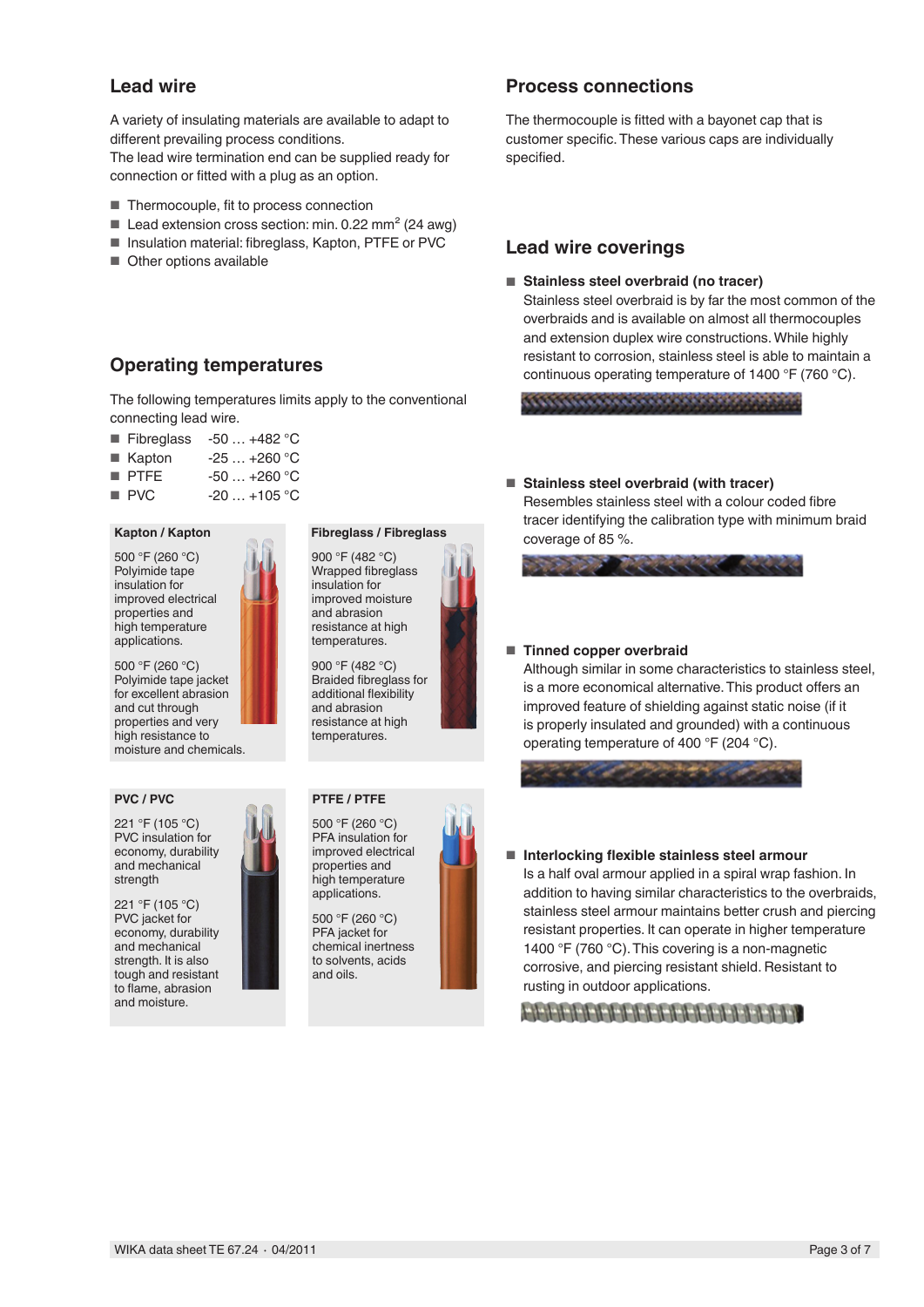# **Plug (option)**

TC47-FB thermocouple can be supplied with plugs attached to the conductors.

The maximum permissible temperature at the plug is 85 °C.

The following options are available:

### ■ **Spade lugs**

(not suitable for versions with bare connecting wires)

■ **Screw-in-plug, Binder** (male)







- **Lemosa plug size 1 S** (male)
- **Lemosa plug size 2 S** (male)



■ **Screw-in-plug, Binder** (female)

- **Lemosa plug size 1 S** (female)
- **Lemosa plug size 2 S** (female)



- **Standard cable clamp** (option with thermo plug)
- **Miniature cable clamp** (option with thermo plug)



- **Standard thermo plug 2-pin** (male)
- **Miniature thermo plug 2-pin** (male)



- **Standard thermo plug 2-pin** (female)
- **Miniature thermo plug 2-pin** (female)

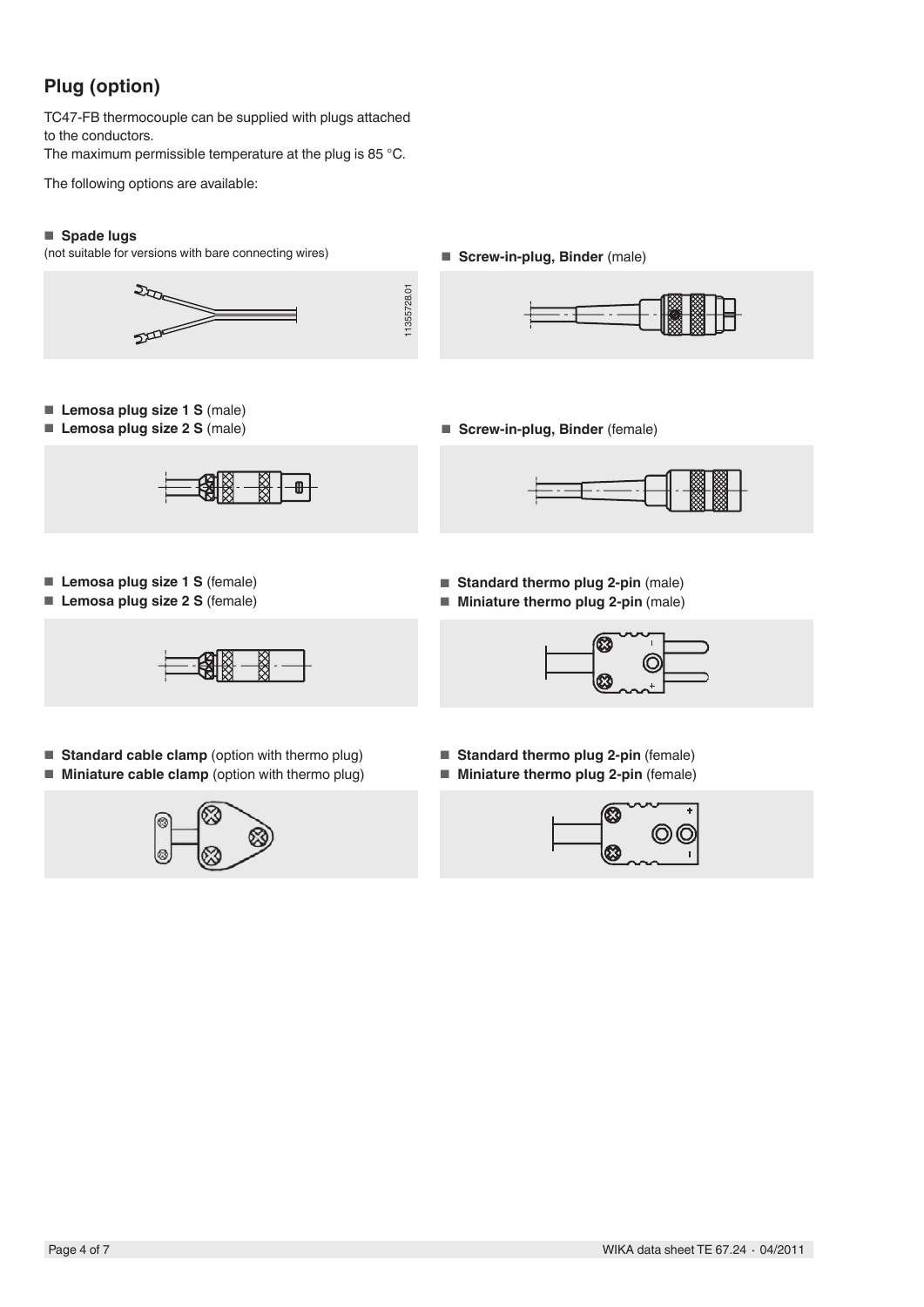## **Electrical connection**



Other connector plugs and pin assignments on request.

## **Thermocouple and extension wire colour codes**

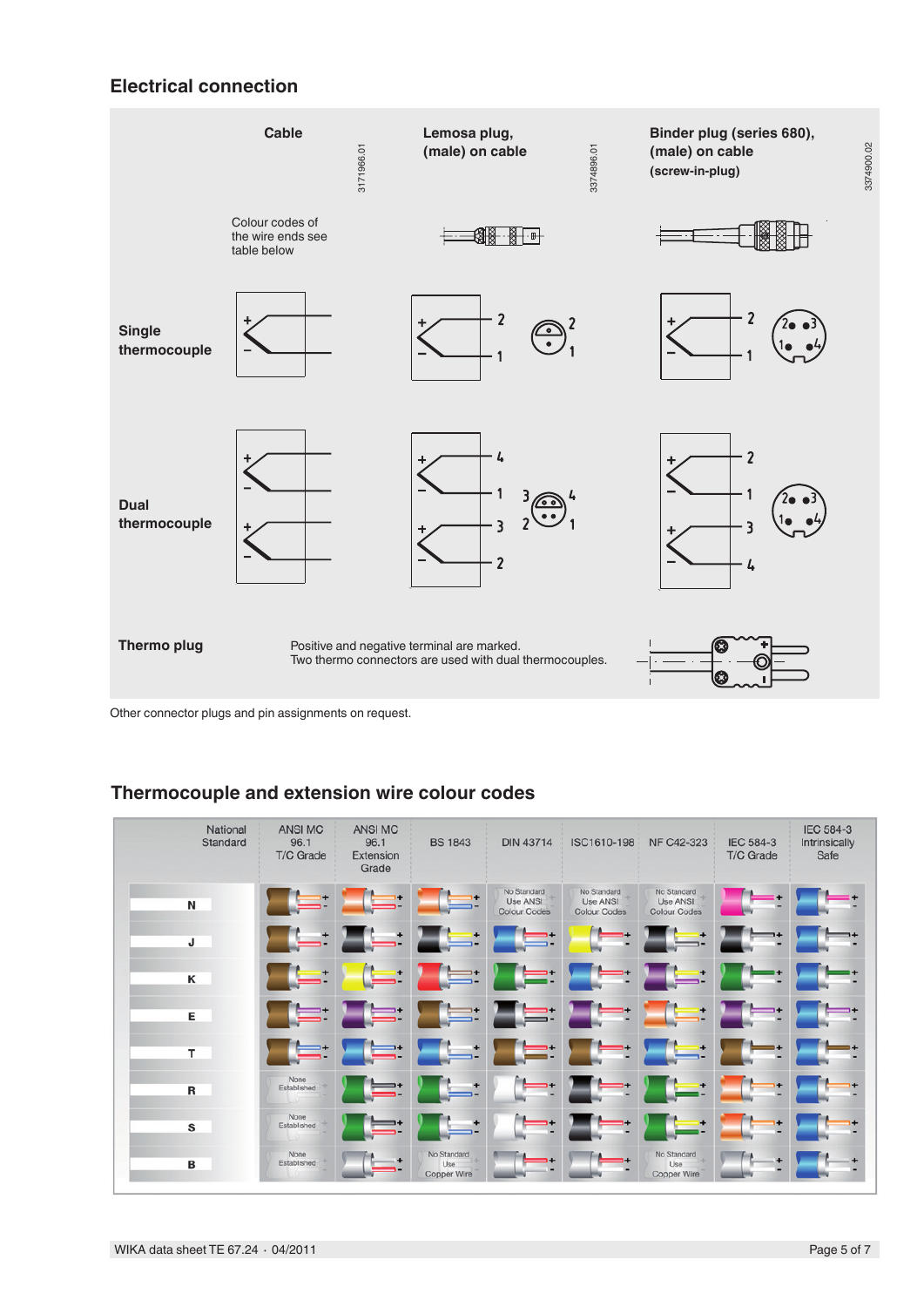# **Thermocouple tolerances (cold junction temperature at 0 °C)**

| IEC tolerance values per EN 60584-2 |                                                                                                 |                                                                            |                                                                                 |                                                                     |
|-------------------------------------|-------------------------------------------------------------------------------------------------|----------------------------------------------------------------------------|---------------------------------------------------------------------------------|---------------------------------------------------------------------|
| <b>Thermocouple type</b>            |                                                                                                 | <b>Tolerance class 1</b>                                                   | <b>Tolerance class 2</b>                                                        | <b>Tolerance class 3</b>                                            |
| т                                   | Temperature range<br>Tolerance value<br>Temperature range                                       | $-40$ +125 °C<br>$\pm 0.5$ °C<br>$+125+350$ °C                             | $-40+133$ °C<br>±1.0 °C<br>$+133+350$ °C                                        | $-67+40 °C$<br>±1.0 °C<br>$-200 -67 °C$                             |
| J                                   | Tolerance value<br>Temperature range<br>Tolerance value<br>Temperature range<br>Tolerance value | $±0.004$ Itl<br>$-40375 °C$<br>±1.5 °C<br>$+375+750$ °C<br>$\pm 0.004$ Itl | $±0.0075$ Itl<br>$-40+333$ °C<br>$\pm 2.5$ °C<br>$+333+750$ °C<br>$±0.0075$ Itl | $\pm 0.015$ Itl                                                     |
| E                                   | Temperature range<br>Tolerance value<br>Temperature range<br>Tolerance value                    | $-40$ $+375$ °C<br>±1.5 °C<br>$+375+800$ °C<br>$±0.004$ Itl                | -40  +333 °C<br>$\pm 2.5$ °C<br>$+333+900$ °C<br>$±0.0075$ Itl                  | $-167+40 °C$<br>$\pm 2.5$ °C<br>$-200$ $-167$ °C<br>$\pm 0.015$ Itl |
| K or N                              | Temperature range<br>Tolerance value<br>Temperature range<br>Tolerance value                    | $-40+375$ °C<br>±1.5 °C<br>$+375+1000$ °C<br>$±0.004$ Itl                  | $+40+333$ °C<br>$\pm 2.5$ °C<br>+333  +1200 °C<br>$±0.0075$ Itl                 | $-167+40$ °C<br>$\pm 2.5$ °C<br>$-200$ $-167$ °C<br>$\pm 0.015$ Itl |
| R or S                              | Temperature range<br>Tolerance value<br>Temperature range<br>Tolerance value                    | $0+1100 °C$<br>±1.0 °C<br>$+1100+1600$ °C<br>$\pm$ [1 + 0.003 (t-1100)]    | $0+600 °C$<br>±1.5 °C<br>$+600+1600$ °C<br>$±0.0025$ Itl                        | $\overline{a}$                                                      |
| B                                   | Temperature range<br>Tolerance value<br>Temperature range<br>Tolerance value                    |                                                                            | $+600+1700$ °C<br>±0.0025 ltl                                                   | $+600+800$ °C<br>$+4.0 °C$<br>$+800+1700$ °C<br>$+0.005$ Itl        |

| <b>ASTM tolerance values (ASTM E230)</b> |                   |                                                        |                              |                                                       |                             |
|------------------------------------------|-------------------|--------------------------------------------------------|------------------------------|-------------------------------------------------------|-----------------------------|
| <b>Thermocouple type</b>                 |                   | <b>Standard limits</b><br>(whichever value is greater) |                              | <b>Special limits</b><br>(whichever value is greater) |                             |
|                                          | Temperature range | $0+370$ °C                                             | $+32$ $+700$ °F              | $0+370$ °C                                            | $+32+700$ °F                |
| т                                        | Tolerance value   | $\pm$ 1 °C or $\pm$ 0.75 %                             | $±1.8$ °F or $±0.75$ %       | $\pm 0.5$ °C or 0.4 %                                 | $\pm 0.9$ °F or 0.4 %       |
|                                          | Temperature range | $-2000$ °C                                             | $-32832$ °F                  |                                                       |                             |
|                                          | Tolerance value   | $±1.0 °C$ or $±1.5 %$                                  | $±1.8 °F$ or $±1.5 %$        |                                                       |                             |
| J                                        | Temperature range | $0+760$ °C                                             | $+32$ $+1400$ °F             | $0+760$ °C                                            | $+32+1400$ °F               |
|                                          | Tolerance value   | $\pm 2.2$ °C or $\pm 0.75$ %                           | $±4.0$ °F or $±0.75$ %       | $±1.1$ °C or 0.4 %                                    | $\pm 2.0$ °F or 0.4 %       |
|                                          | Temperature range | $0+870$ °C                                             | $+32$ $+1600$ °F             | $0+870$ °C                                            | $+32+1600$ °F               |
| E                                        | Tolerance value   | $\pm$ 1.7 °C or $\pm$ 0.5 %                            | $\pm 3.1$ °F or $\pm 0.5$ %  | $\pm 1.0$ °C or $\pm 0.4$ %                           | $±1.8 °F$ or $±0.4 %$       |
|                                          | Temperature range | $-2000$ °C                                             | $-32832$ °F                  |                                                       |                             |
|                                          | Tolerance value   | $±1.7 °C$ or $±1.0 %$                                  | $\pm 3.1$ °F or $\pm 1.0$ %  |                                                       |                             |
|                                          | Temperature range | $0+1260$ °C                                            | $+32$ $+2300$ °F             | $0+1260$ °C                                           | $+32$ $+2300$ °F            |
| K                                        | Tolerance value   | $\pm 2.2$ °C or $\pm 0.75$ %                           | $±4.0$ °F or $±0.75$ %       | $±1.1$ °C or $±0.4$ %                                 | $\pm 2.0$ °F or $\pm 0.4$ % |
|                                          | Temperature range | $-2000$ °C                                             | $-32832$ °F                  |                                                       |                             |
|                                          | Tolerance value   | $\pm 2.2$ °C or $\pm 2.0$ %                            | $±4.0 °F$ or $±2.0 %$        |                                                       |                             |
| N                                        | Temperature range | $0+1260 °C$                                            | $+32$ $+2300$ °F             | $0+1260 °C$                                           | $+32+2300$ °F               |
|                                          | Tolerance value   | $\pm 2.2$ °C or $\pm 0.75$ %                           | $±4.0$ °F or $±0.75$ %       | $±1.1$ °C or $±0.4$ %                                 | $\pm 2.0$ °F or $\pm 0.4$ % |
| R or S                                   | Temperature range | $0+1480 °C$                                            | $+32+2700$ °F                | $0+1480 °C$                                           | $+32+2700$ °F               |
|                                          | Tolerance value   | $±1.5$ °C or $±0.25$ %                                 | $\pm 2.7$ °F or $\pm 0.25$ % | $\pm 0.6$ °C or $\pm 0.1$ %                           | $±1.1$ °F or $±0.1$ %       |
| B                                        | Temperature range | $+8701700 °C$                                          | $+1600+3100$ °F              | $+8701700 °C$                                         | $+1600+3100$ °F             |
|                                          | Tolerance value   | ±0.5%                                                  | ±0.5%                        | ±0.25%                                                | ±0.25%                      |